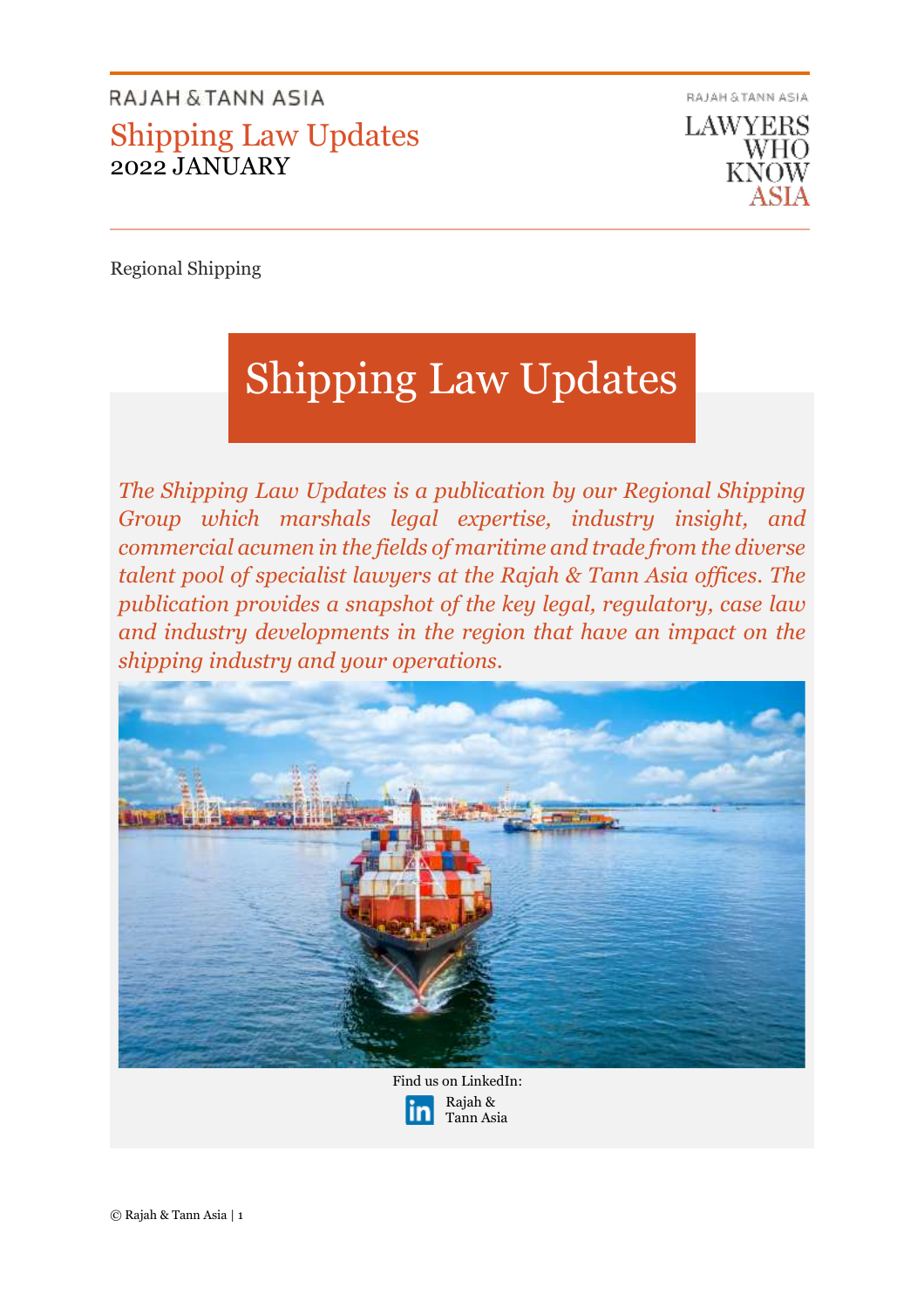RAJAH & TANN ASIA



Regional Shipping

# **Introduction**

In this issue, we report on the launch of the Fourth Edition Rules of the Singapore Chamber of Maritime Arbitration which will apply to maritime arbitrations commencing this year. We also spotlight the implementation of Protocols on Court-to-Court communication and cooperation in Admiralty, Shipping and Cross-Border Insolvency matters announced by the Supreme Court of Singapore and the Federal Court of Malaysia in October 2021. From a recent court decision in Brunei, with conjoined arbitrations launched in Singapore, we revisit the practical significance of the arbitral seat and the consequences of wrongly interpreting an arbitration agreement. Regarding the topical subject to main-line operators and logistics companies of abandoned containerised cargoes, we consider the options available to manage the same, as well as the factual and legal issues to be considered as a matter of English law and Singapore law.

# **Singapore: Streamlining of Maritime Arbitration Proceedings under Fourth Edition of SCMA Rules**

# **Introduction**

The Singapore Chamber of Maritime Arbitration ("**SCMA**") is a specialist arbitration institution that aims to promote maritime arbitration in Singapore. Since its formation, it has established a solid presence in the region, with the quantum of claims handled reaching approximately US\$120 million in 2019.

Amidst a constantly evolving maritime arbitration landscape, SCMA continues to keep itself current by updating its rules with the launch of the [Fourth Edition of the SCMA Rules](https://scma.org.sg/SiteFolders/scma/387/rules/SCMA%204th%20Edition%20Rules%20(1%20Jan%202022)%20ePDF.pdf) on 1 December 2021. The Fourth Edition seeks to reflect current shipping arbitration practices, reduce costs, and streamline arbitral proceedings.

The Fourth Edition will apply to all arbitrations commencing on and after **1 January 2022**, and we examine the key changes below.

# **Key Changes**

# **(1) Streamlining of Proceedings**

#### *Allowing two arbitrators to constitute the Tribunal prior to appointment of third arbitrator*

Where parties have agreed that three arbitrators are to be appointed, there will be two changes to the period prior to the appointment of the third arbitrator.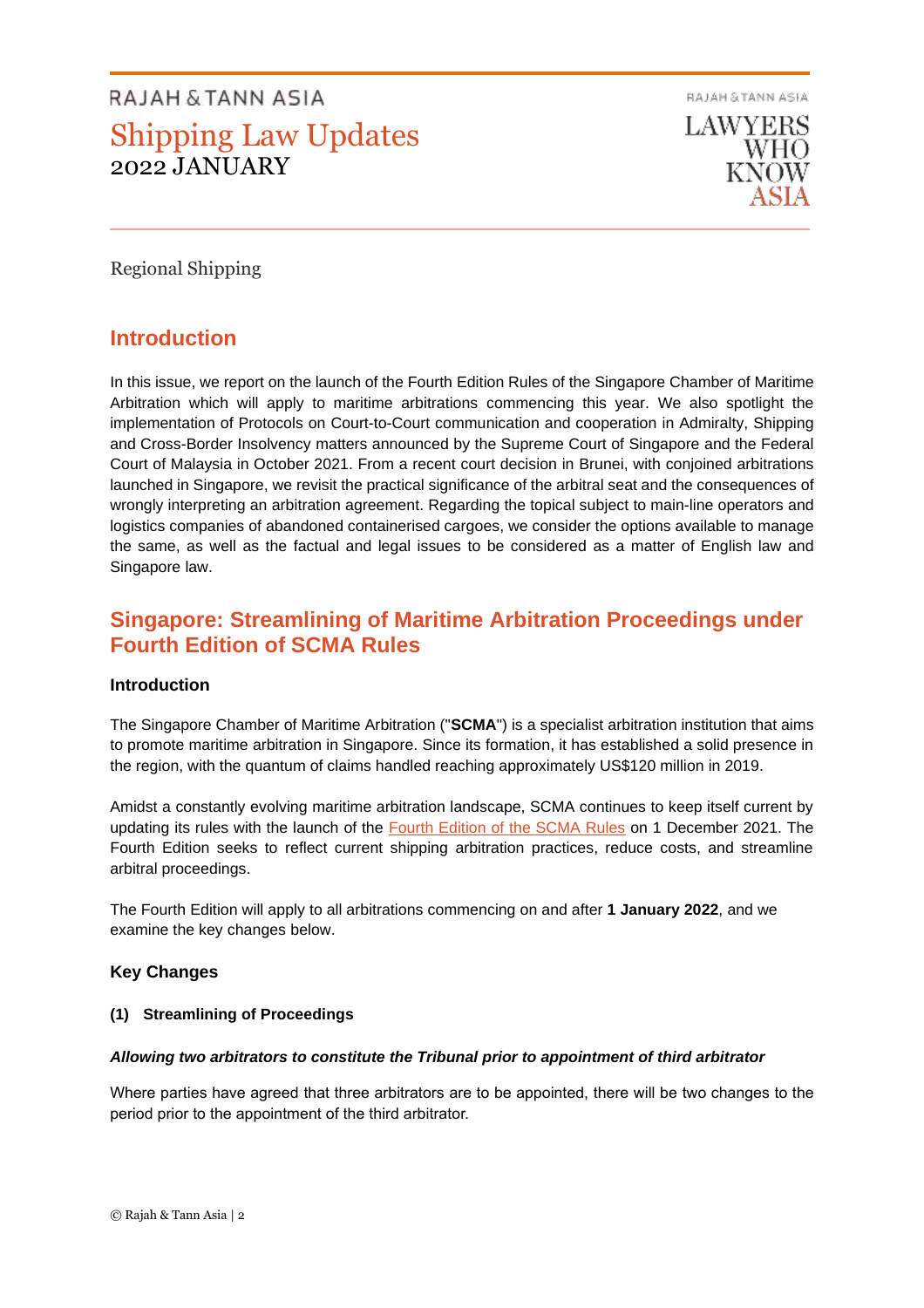RAJAH & TANN ASIA



# Regional Shipping

- (a) The two arbitrators will be able to constitute the Tribunal, and will be able to make decisions, orders, and awards if they agree on any matter.
- (b) The third arbitrator must be appointed only: (i) before any substantive hearing; or (ii) without delay if the two arbitrators cannot agree on any matter (Rule 8.4(c)). Accordingly, a third arbitrator need not be appointed for a documents-only arbitration.

# *Oral hearings no longer mandatory*

Under the Third Edition of the SCMA Rules, an oral hearing was to be held unless the parties agreed otherwise. Per the new Rule 25.1, the Tribunal shall decide if a hearing should be held or if the arbitration will be a documents-only arbitration. However, a hearing must be held if any party so requests.

## *Default time limit for close of proceedings*

Unless the parties agree or the Tribunal directs otherwise, proceedings will be deemed closed three months from the date of any final written submission or final hearing (Rule 27.1).

#### *Tribunal's approval required for change of counsel*

The new Rule 4.4 requires that once the Tribunal is constituted, its approval is required for any change of a party's authorised representative. Such approval can only be withheld if there is a substantial risk that the change might prejudice the conduct of proceedings or enforceability of the award. This is to prevent any abuse of process where a party changes their counsel to derail or delay proceedings.

# **(2) Adoption of Electronic Methods**

The COVID-19 pandemic has greatly accelerated the adoption of virtual hearings in light of global travel restrictions. Accordingly, the Fourth Edition adopts the following changes:

- (a) **Electronic service of documents will be effected** *–* Documents will be deemed as effectively served and received when sent to the addressee's designated electronic mailing address (Rule  $3.1(c)$ ).
- (b) **Electronic signing of awards** Arbitral awards may be signed electronically and/or in counterparts (Rule 34.4).
- (c) **Virtual hearings and conferences** Case management meetings and hearings may be conducted in person, by telephone, by video-conference, or in any other manner the Tribunal deems appropriate (Rules 17.3 and 25.3).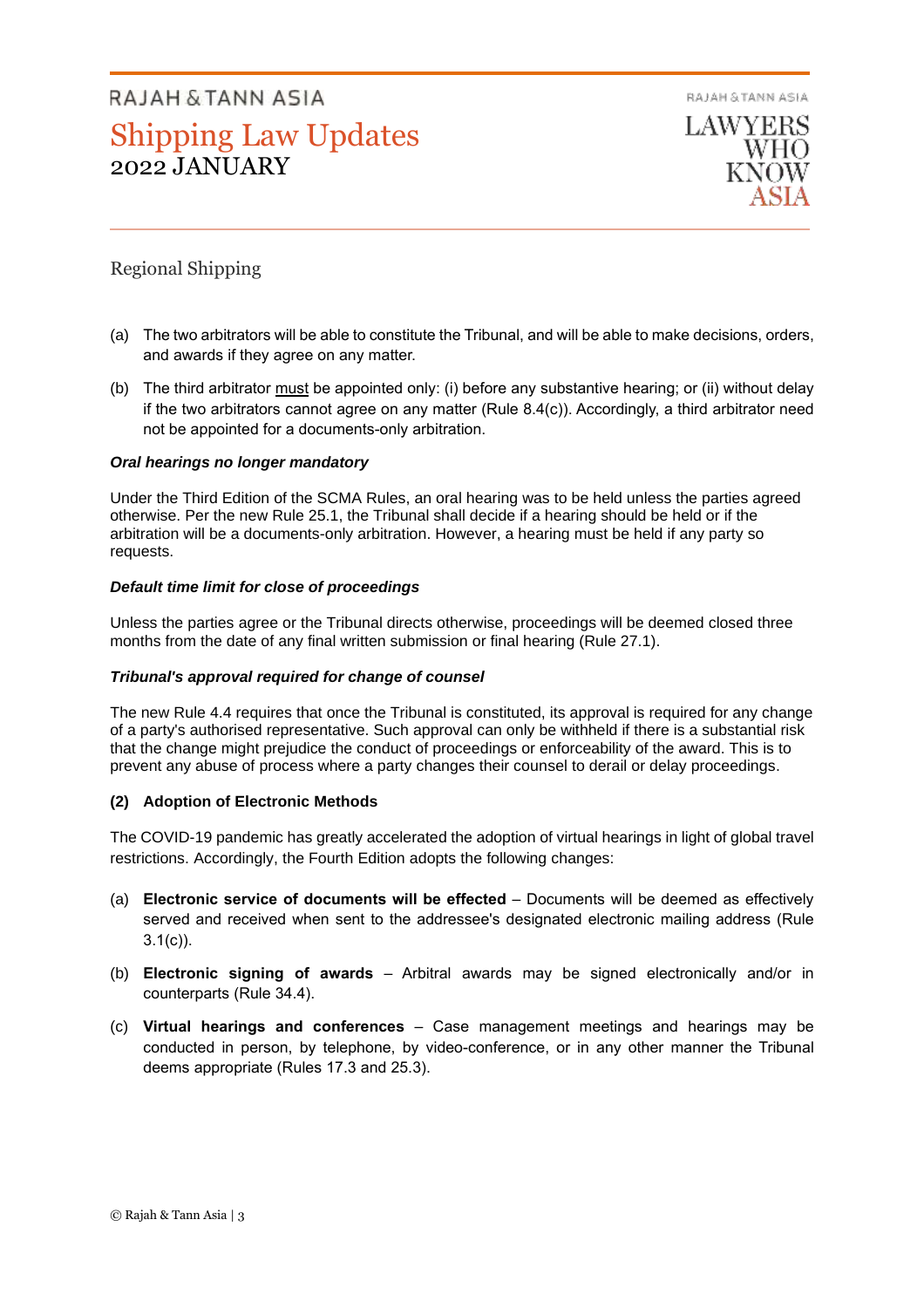RAJAH & TANN ASIA

LAWYERS **WHO** 

Regional Shipping

## **(3) Other Amendments**

#### *Increase in monetary threshold for Expedited Procedure*

Previously known as the Small Claims Procedure under the Third Edition, the Expedited Procedure allows for a quick and cost-effective resolution of a dispute by way of a sole arbitrator. The Expedited Procedure will now apply to disputes where the aggregate amount in dispute is US\$300,000 and below (Rule 44), doubling from the previous US\$150,000.

#### *Default application of SCMA Standard Terms of Appointment for arbitrators ("Standard Terms")*

Under Rule 40.2, the Standard Terms will now apply to all arbitrations by default unless otherwise agreed. This helps to ensure greater certainty and transparency in the appointment of arbitrators.

#### **Concluding Words**

Overall, the Fourth Edition is a welcome update to the SCMA Rules that streamlines arbitral proceedings, adapts to the new normal by encouraging electronic service and virtual hearings and enables a quicker resolution of disputes. Additionally, it improves the cost efficiency of SCMA arbitrations through changes such as allowing for arbitration to proceed with two arbitrators and removing the requirement for oral hearings.

[Leong Kah Wah,](https://sg.rajahtannasia.com/kah.wah.leong) Rajah & Tann Singapore's Head of Dispute Resolution, is a member of SCMA's Board of Directors and provided guidance on the formulation of the Rules.

For more information, click [here](https://arbitrationasia.rajahtannasia.com/streamlining-of-maritime-arbitration-proceedings-under-fourth-edition-of-scma-rules/) to read the full article on **[Arbitration Asia](https://arbitrationasia.rajahtannasia.com/)**, Rajah & Tann Asia's website covering insights from our thought leaders across Asia concerning arbitration and other alternative dispute resolution mechanisms, ranging from legal and case law developments to market updates and many more.

#### **Further Information**

Should you have any queries on the above development, please feel free to contact:

| Leong Kah Wah                   | Toh Kian Sing, SC               |
|---------------------------------|---------------------------------|
| Partner, Rajah & Tann Singapore | Partner, Rajah & Tann Singapore |
| T +65 6232 0504                 | T +65 6232 0614                 |
| kah.wah.leong@rajahtann.com     | kian.sing.toh@rajahtann.com     |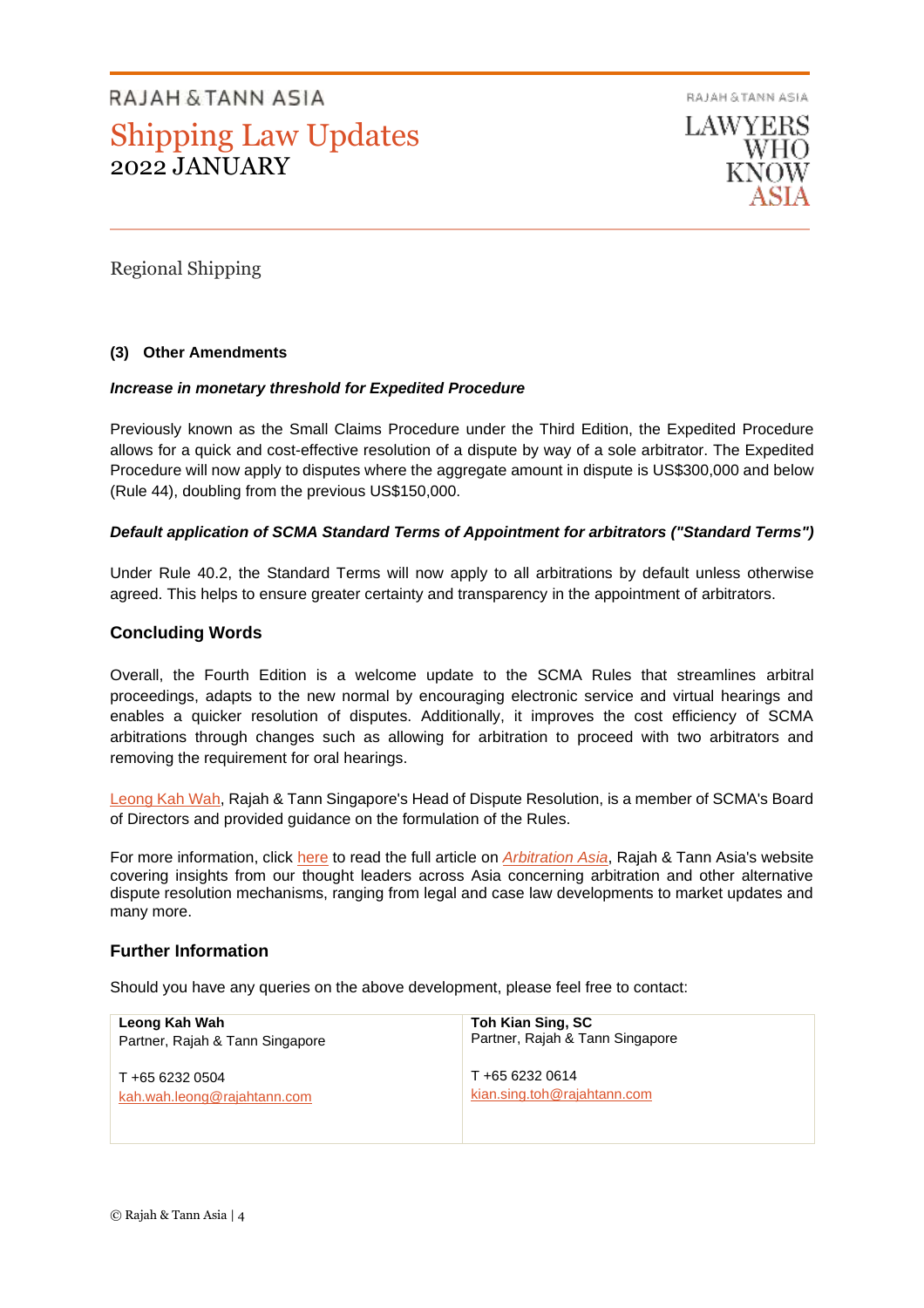RAJAH & TANN ASIA **LAWYERS** WHO

Regional Shipping

# **Singapore & Malaysia: Singapore and Malaysia Announce Protocols for Court-to-Court Cooperation in Shipping and Cross-Border Insolvency**

Commercial transactions and disputes are increasingly likely to contain a cross-border element. As such, the ability of Courts to cooperate on the management of proceedings that span their respective jurisdictions will facilitate the efficient resolution of cross-border issues. In this regard, the Singapore and Malaysia Courts have demonstrated a commitment to judicial cooperation between the two countries.

On 5 October 2021, the Supreme Court of Singapore and the Federal Court of Malaysia announced the implementation of Protocols on Court-to-Court communication and cooperation in Admiralty, Shipping and Cross-Border Insolvency matters ("**Protocols**"). The Protocols put in place a framework for cooperation and communication between the two Courts to facilitate the efficient and timely coordination and administration of prescribed types of cases.

The Protocol on related admiralty and shipping matters applies to the following types of proceedings commenced in Malaysia and Singapore:

- (a) Proceedings involving claims coming within the admiralty jurisdiction of either Court;
- (b) *In rem* proceedings that involve the arrest of the same vessel, including the release or judicial sale in Malaysia or Singapore; or
- (c) Proceedings that arise out of the same casualty and which involve parties to an existing limitation action in Malaysia or Singapore.

The Protocol on cross-border corporate insolvency matters applies to the following types of proceedings commenced in Malaysia and Singapore (or other similar processes as are available in Malaysia and Singapore):

- (a) Winding up;
- (b) Judicial management;
- (c) Schemes of arrangement for debt restructuring; or
- (d) Receivership in the context of corporate insolvency.

The Protocols set out the procedures on how the Courts of Malaysia and Singapore may establish communication in the relevant areas. The key features are highlighted below.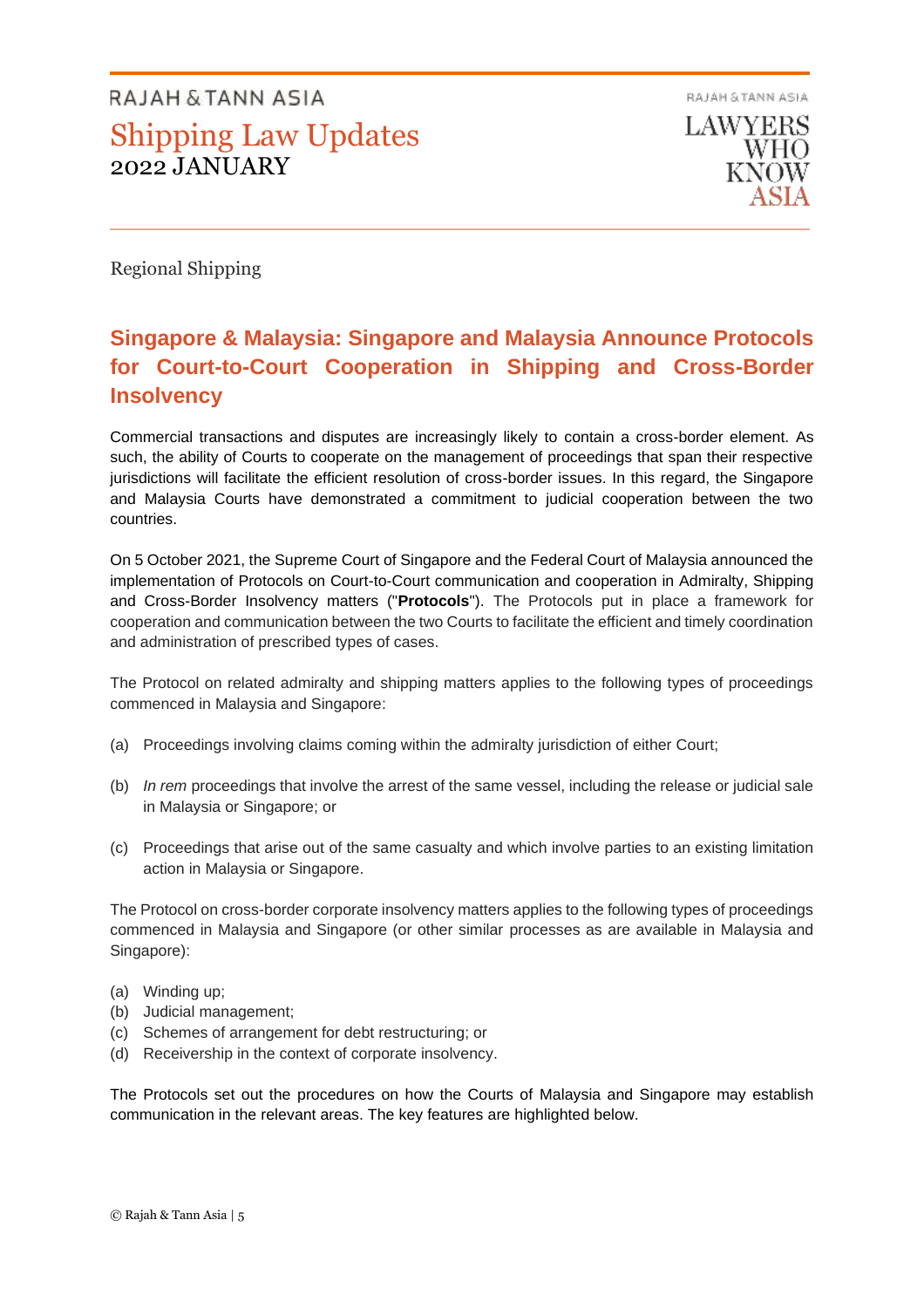RAJAH & TANN ASIA **LAWYERS WHO** 

# Regional Shipping

- (a) **Initiation of communication** Under the Protocols, each Court may initiate a request for courtto-court communication with the foreign Court concerning the cases listed above. The foreign Court may respond directly to the request and engage in court-to-court communication, the method of which will depend on the agreement by the two Courts.
- (b) **Disputant participation** Parties before each Court will be notified of each request for court-tocourt communication. However, the parties will not be permitted to participate in such communication unless the agreement of the Courts is obtained.
- (c) **Confidentiality** The confidentiality of any documents, information and other data exchanged in court-to-court communication will be maintained, unless already in the public domain. The documents, information, and other data exchanged will only be used for the purposes and objectives of the Protocol concerned.

The Protocols are a welcome development as they target matters in the pertinent areas of Admiralty and Shipping, as well as Cross-Border Insolvency. Disputes in these areas are likely to involve separate jurisdictions and are potentially complex. Different parties and stakeholders may be involved in the different jurisdictions and each jurisdiction may have its own unique considerations and circumstances. Court-to-court communication protocols provide a platform for each party to better understand and consider another party's position, and hopefully facilitate a holistic resolution of issues.

For more information, click [here](https://eoasis.rajahtann.com/eoasis/gn/at.asp?pdf=../lu/pdf/2021-10_SG-MSIA-Announce-Protocols-for-Court-to-Court.pdf&module=LU&topic=LU0013198&sec=b) to read our Legal Update.

# **Further Information**

Should you have any queries on the above development, please feel free to contact:

| <b>Ting Yong Hong</b>           | <b>John Mathew</b>                |
|---------------------------------|-----------------------------------|
| Partner, Rajah & Tann Singapore | Partner, Christopher & Lee Ong    |
| T +65 6232 0655                 | T+603 2273 1919                   |
| yong.hong.ting@rajahtann.com    | john.mathew@christopherleeong.com |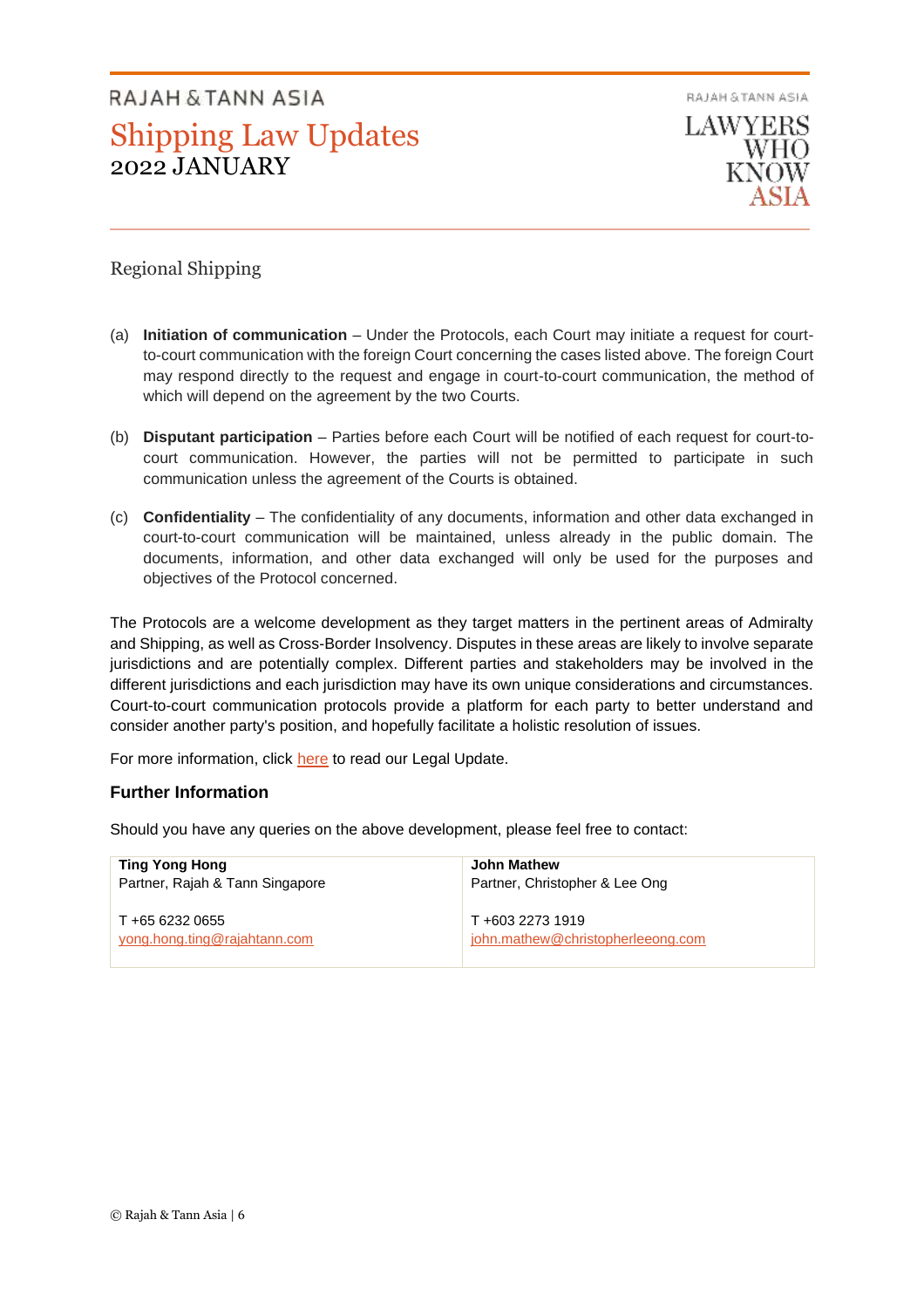RAJAH & TANN ASIA **LAWYERS** WHO KNOW

Regional Shipping

# **Brunei: Interpreting Arbitration Agreements: A Cautionary Tale for Commercial Parties**

# **Introduction**

To avoid commencing arbitration in the wrong jurisdiction, parties should pay special attention to the drafting of arbitration agreements. This was illustrated in a recent decision of the Court of Appeal of Brunei Darussalam ("**BCA**"), which considered an arbitration agreement contained in a charterparty that seemingly referenced both Brunei and Singapore as potential arbitral seats. Preferring a commonsensical approach, the BCA interpreted the arbitration agreement as having clearly established Brunei as the proper seat of the arbitration. As the Defendants had commenced arbitration in Singapore, this led to a significant waste of time and costs.

The BCA's decision goes beyond academic interest and serves as a cautionary tale for commercial parties. Below, we examine the practical significance of the arbitral seat and the consequences of wrongly interpreting an arbitration agreement.

[Kendall Tan,](https://bn.rajahtannasia.com/kendall.tan) [Yip Li Ming,](https://sg.rajahtannasia.com/li.ming.yip) and Shaun Ou from [Rajah & Tann Asia's Brunei Desk](https://bn.rajahtannasia.com/) advised the successful Plaintiff shipowners.

#### **Brief Facts**

The Defendants entered into a charterparty with the Plaintiff to charter the Plaintiff's vessel from January 2014 to January 2017. As no payment was forthcoming from the Defendants, the Plaintiff commenced legal proceedings against the Defendants in the High Court of Brunei Darussalam (BHC).

Initially, the Defendants succeeded in having the court proceedings stayed pending the outcome of arbitral proceedings in Singapore. However, upon appeal by the Plaintiff, the stay was in turn set aside. The BCA dismissed the Defendants' appeal against the setting aside, and we examine the reasoning below.

# **Grounds of Decision of the BCA**

Unlike the two decisions below which had focused on the existence of a real dispute, the BCA considered whether the arbitral seat was Brunei or Singapore.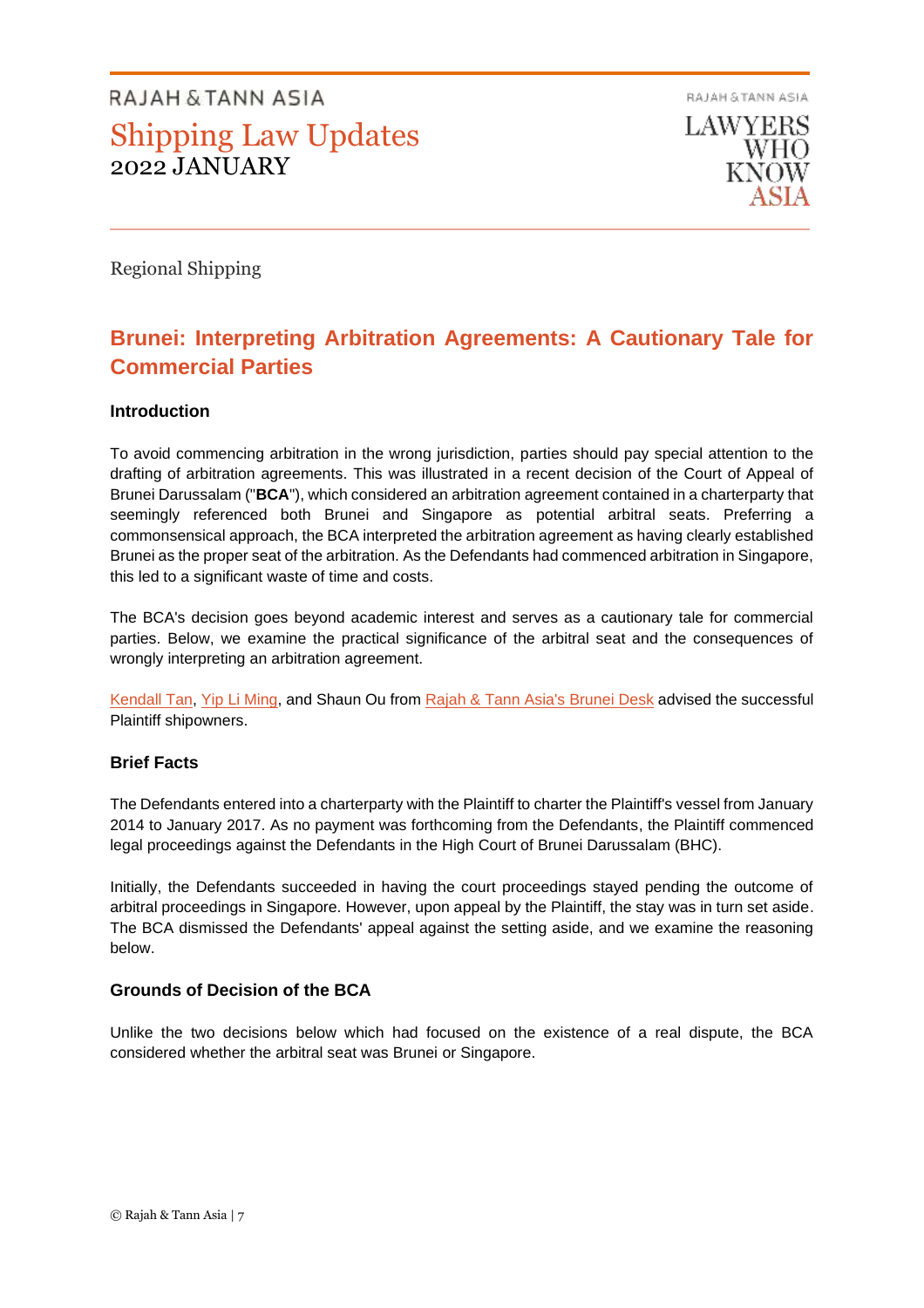RAJAH & TANN ASIA



# Regional Shipping

## **The arbitration agreement**

The relevant provision in the charterparty provided that "*Any dispute arising out of this Charter Party shall be referred to arbitration at the place stated in Box 33 subject to the law and procedures applicable there*".

Box 33 stated: "*English law preferably in Negara Brunei Darussalam or otherwise in Singapore*".

## **Commonsensical interpretation of the arbitration agreement**

Adopting a commonsensical interpretation, the BCA held that the arbitration agreement did not permit the Defendants to unilaterally select Singapore as the arbitral seat for two reasons.

- (a) The plain wording of "preferably in Brunei" indicated that the parties "were stating a preference". This was distinct from, for example, the phrase "in Brunei or Singapore" where parties would have the unfettered right to elect between two equal options.
- (b) The phrase "or otherwise" implied that the "displacement of that preference must come about for a reason other than the whim of one of the parties". Rather, the ability to select a second venue was "a fallback provision should a cogent reason arise to prevent an arbitration in Brunei", where such "cogent reason" must also be agreed by both parties.

Accordingly, the BCA held that the seat of the arbitration was Brunei.

# **Concluding Words**

In the result, the Defendants' instigation of arbitration in the wrong seat led to them wasting significant time and costs. Such costs included the arbitral administration fees, their own legal costs, and the Plaintiffs' costs incurred due to the Defendants' stay application. Additionally, commencing arbitration in the wrong seat may also leave the misguided party open to being enjoined by anti-suit relief from the correct curial court.

The BCA's decision underscores the importance of clear drafting, proper interpretation of arbitration agreements and the weight placed on their plain and/or logical wording. When in doubt, it pays to fall back on their clear and commonsensical meaning.

For more information, click [here](https://arbitrationasia.rajahtannasia.com/interpreting-arbitration-agreements-a-cautionary-tale-for-commercial-parties/) to read the full article on *[Arbitration Asia](https://arbitrationasia.rajahtannasia.com/)*.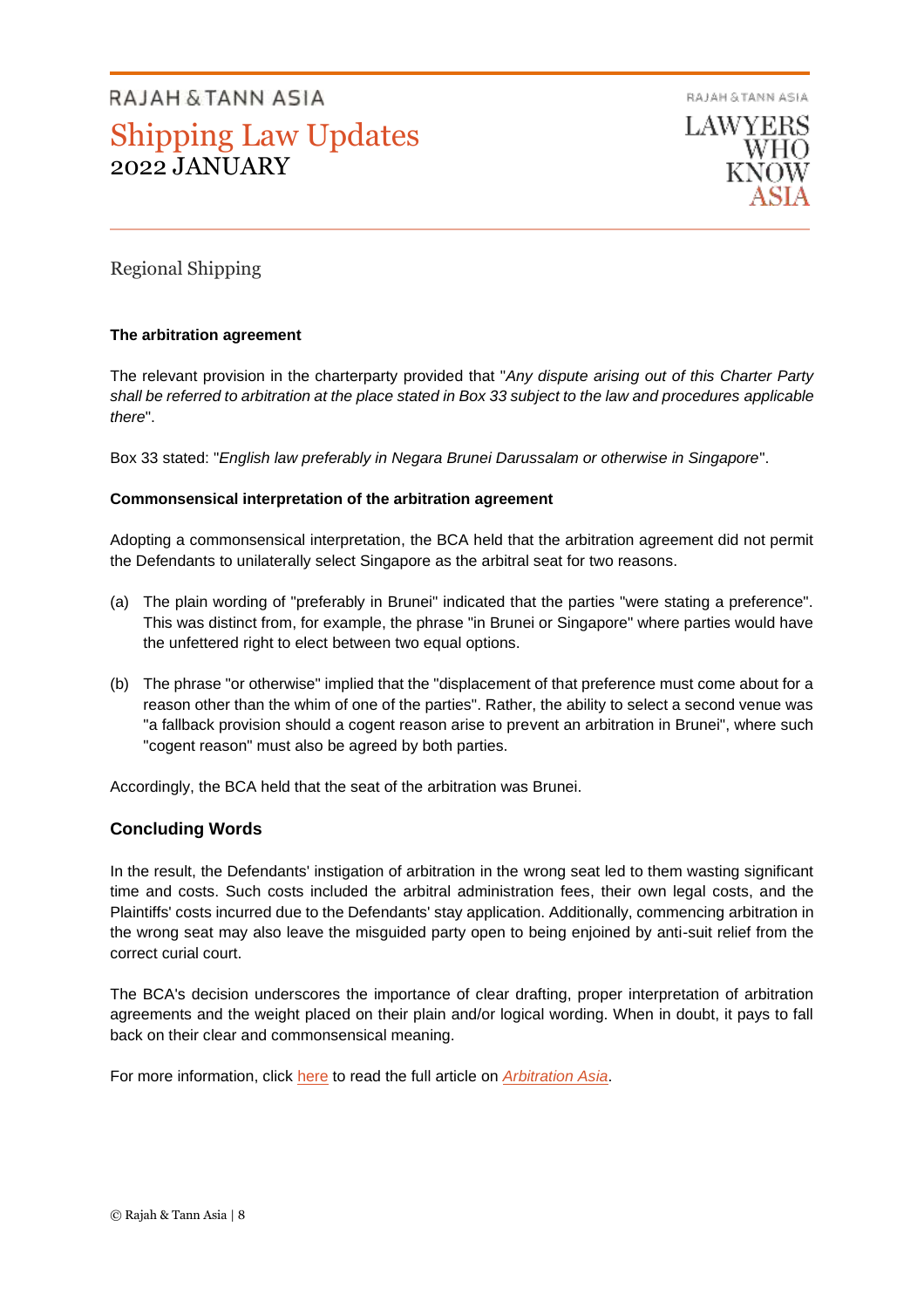RAJAH & TANN ASIA



Regional Shipping

# **Further Information**

Should you have any queries on the above development, please feel free to contact:

| <b>Kendall Tan</b>                                   | Yip Li Ming                     |
|------------------------------------------------------|---------------------------------|
| Partner, Rajah & Tann Singapore                      | Partner, Rajah & Tann Singapore |
| T +65 6232 0634                                      | T +65 6232 0647                 |
| kendall.tan@rajahtann.com                            | li.ming.yip@rajahtann.com       |
| <b>Shaun Ou</b><br>Associate, Rajah & Tann Singapore |                                 |
| T +65 6232 0656<br>shaun.ou@rajahtann.com            |                                 |

# **Singapore: How to Manage Abandoned Cargo**

#### **Introduction**

Situations of abandoned cargo in containers are a perennial but increasingly pressing occurrence in light of the current COVID-19 pandemic and its economic repercussions on cargo interests. The knockon effects of abandoned cargo at ports adversely impact the interests of numerous parties, including but not limited to other users of the port, the terminal, and the carrier. It is in all parties' interests for the abandoned cargo to be removed from the port expeditiously. From a carrier's point of view, the financial exposure because of accruing storage and handling costs at terminals coupled with the general international shortage of containers make it all the more important for situations of abandoned cargo to be dealt with promptly and effectively.

The obvious course of action of retrieving and disposing of cargo that has been abandoned can be more complicated than it seems. Often, the carrier's options need to be viewed through the lens of multiple systems of law, such as the governing law of the contract and the law of place where the cargo is situated. These options need to be balanced against the practicalities of actual recovery from a sale of the cargo (if possible) and cargo interests.

In this Update, we look at the avenues available to carriers regarding abandoned cargo, the factual and legal issues to be considered, and the procedural steps to be taken.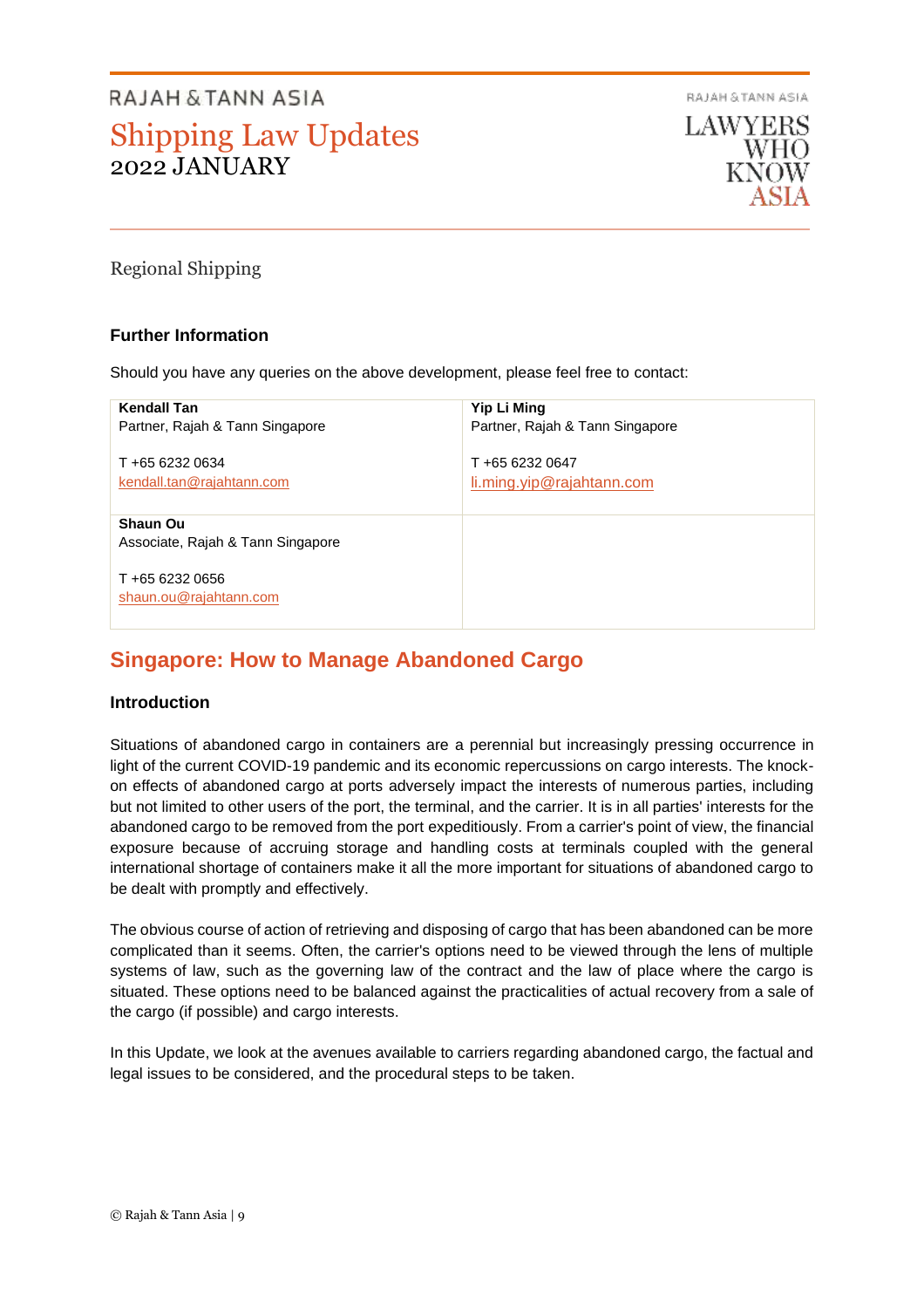RAJAH & TANN ASIA

LAWYERS WHO

# Regional Shipping

**Overview**



# **Preliminary Questions**

Before choosing between the procedural options available, parties should first address their minds to a number of pertinent preliminary questions.

First, have you established the identities of the relevant parties (e.g. shipper, consignee or holder of the bills of lading), and are you in contact with any of these cargo interests? This factual enquiry will assist the consideration of the party whom the carrier should pursue for its claims, and specifically, the party whom the carrier should approach for an executed letter of abdonment for the cargo.

Second, what are the relevant laws? This would usually include the governing law of the contract of carriage and the law of the place where the stranded cargo is situated. This affects the legal rights and remedies available to the carrier.

Third, are there competing claims to the subject cargo? If more than one party claims an interest in the cargo, a carrier would be advised to proceed with caution as the cargo is clearly not abandoned by cargo interests. If the carrier were to proceed hastily to dispose of the cargo, the carrier may be exposed to claims from cargo interests. In such situations, it would be worthwhile to consider if the competing claims can be resolved in the short term, or if a multi-party commercial arrangement can be reached so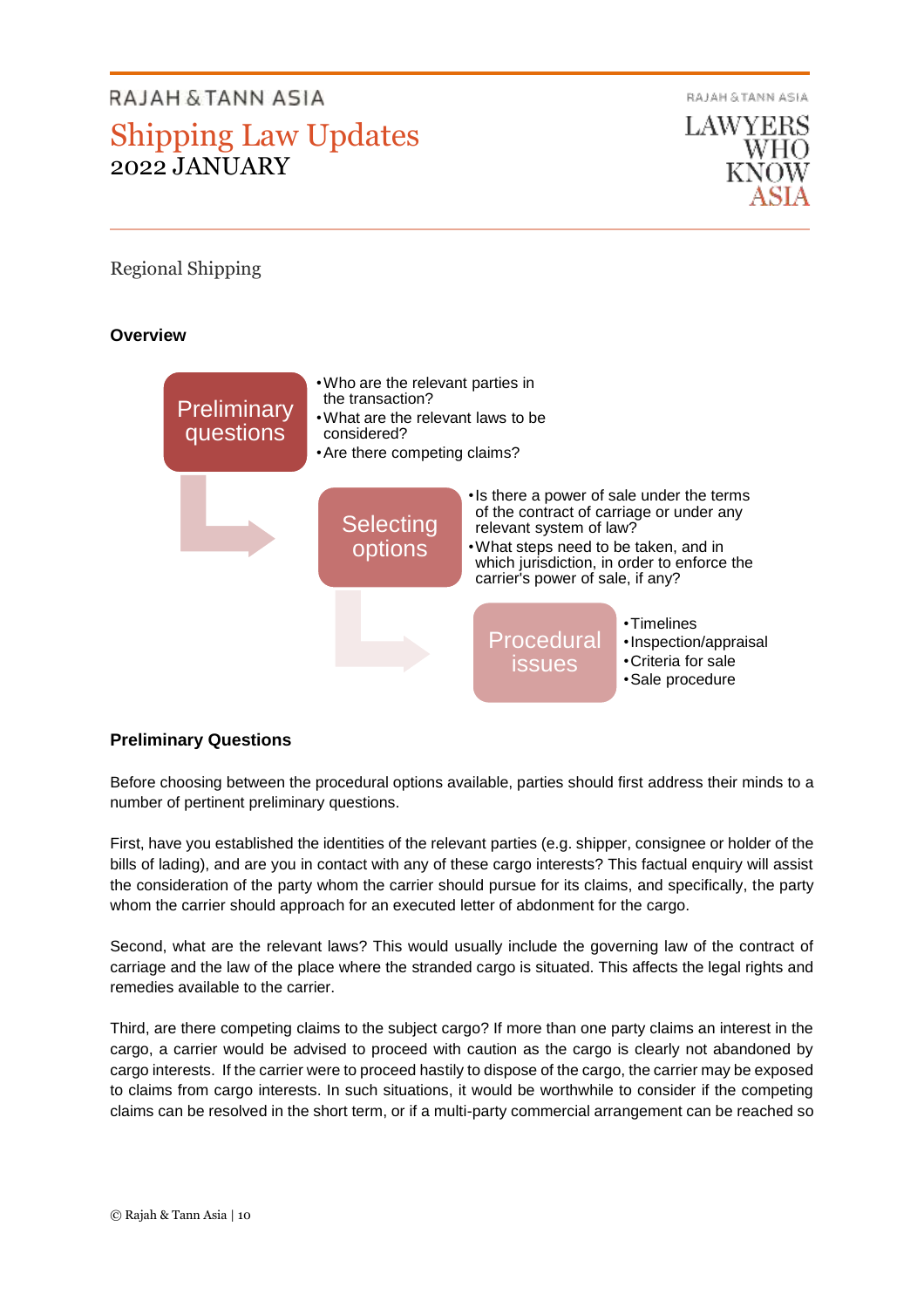RAJAH & TANN ASIA **LAWYERS WHO** 

# Regional Shipping

as to minimise the carrier's financial exposure and risk. An application to court seeking inter-pleader type relief should also be an option.

# **Options to A Carrier**

When considering options available to a carrier, the first consideration will invariably be the carrier's entitlement to rely on a contractual power to sell or dispose of the cargo. To supplement any rights which the carrier may have in contract, alternative options in the form of statutory and common law remedies are typically also considered.

A carrier's contractual power of sale or disposal will usually derive contractually from the bill of lading terms and conditions, as incorporated into the relevant contract of carriage. As a contractual right, the carrier will be required to take care to ensure strict compliance with the conditions or criteria to be fulfilled under the relevant contractual provision, such as requirements relating to the giving of notice, or the period of time the cargo must remain unclaimed. In the event the carrier's right to sell or dispose of the cargo is disputed, the carrier will inevitably have to prove his contractual entitlement.

Each contractual provision will need to be assessed on its own terms and by reference to the factual circumstances of the case. The usual considerations include (but are not limited to) the following:

- (a) Is it clear on the facts that the cargo has been abandoned?
- (b) What rights do the contractual provisions confer upon the carrier?
- (c) What are the criteria that the carrier is required to fulfil before the cargo may be sold or disposed, and has such criteria been fulfilled?
- (d) Has the carrier attempted to contact the relevant cargo interest(s)?
- (e) How are the proceeds of sale to be applied?
- (f) If the carrier were to proceed with a disposal of the cargo, what are the risks to the carrier?

Depending on the specific facts of each case, it may also be worthwhile to consider options available locally where the cargo is situated. Certain jurisdictions have enacted statutory provisions which a carrier may rely on to dispose of abandoned cargo. Examples of such statutory provisions are the Singapore Merchant Shipping Act (Cap 179), and the English Torts (Interference with Goods) Act 1977.

At common law, a carrier may in some circumstances be able to rely on principles of bailment to dispose of cargo. Whether or not such a right is available depends on the specific facts of the case. The facts of the case must show an actual commercial necessity dictating the disposal, and the carrier must have acted prudently and *bona fide* in the interests of the owner and must have been, for practical purposes, unable to communicate with the owner of the cargo prior to the disposal. This may not be an easy threshold to meet. It would be well-advised for a holistic review of factual circumstances and potential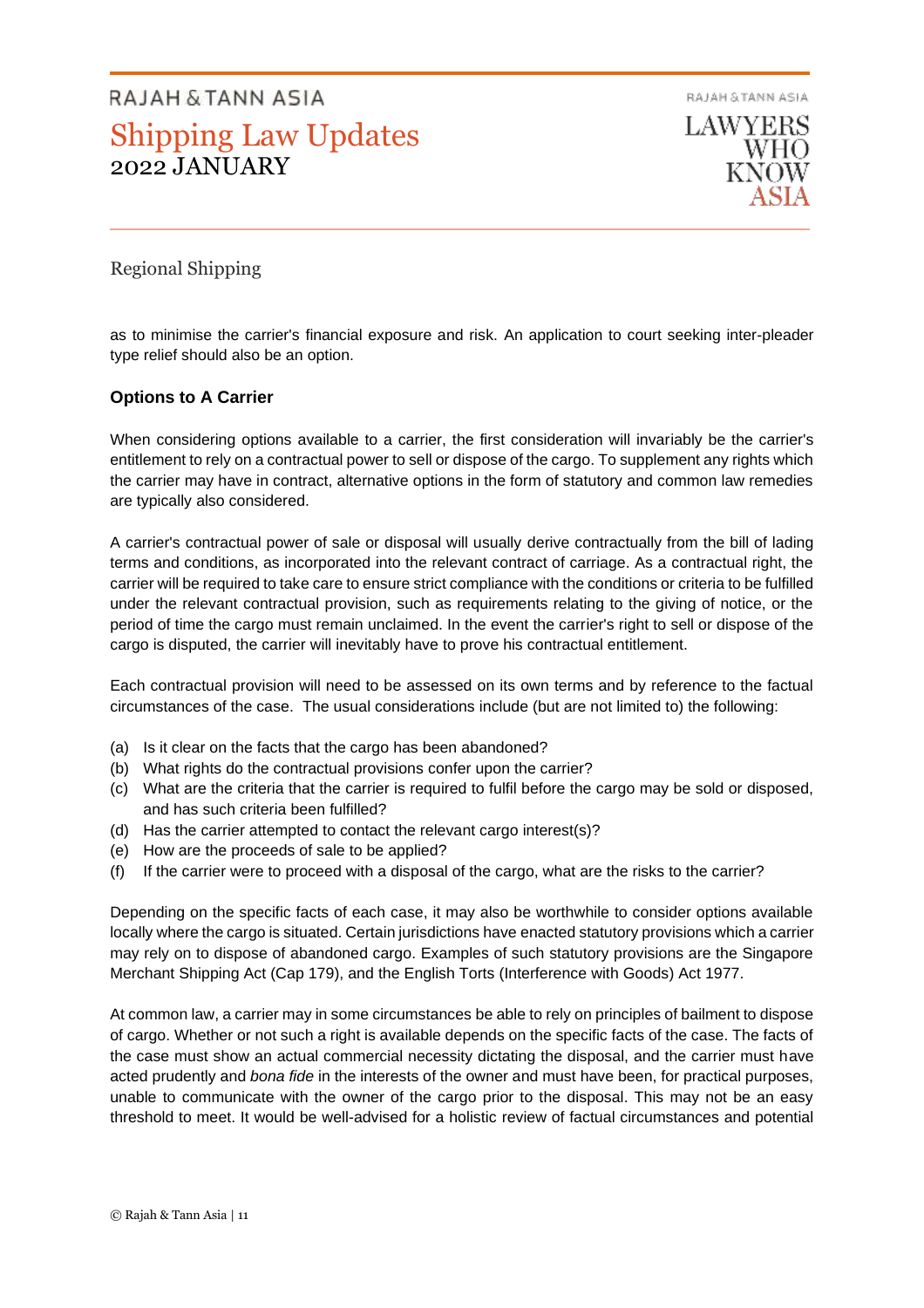RAJAH & TANN ASIA **LAWYERS** WHO

# Regional Shipping

exposure to the carrier to be undertaken before a carrier invokes the principles of bailment to dispose of allegedly abandoned cargo, whether through a sale or other disposal means.

When assessing the options available to a carrier, the inquiry to be undertaken is a highly factual one. A delicate balance must be struck between the carrier's interests in minimising his exposure and the risk of liability in the event disposal of the cargo is unauthorised under the contractual arrangements and/or at law. Carriers are advised to proceed with caution before deciding to dispose of cargo through a sale or otherwise.

## **Procedural Issues**

Having assessed the options available to the carrier in the circumstances, the next step would be to ensure strict compliance with the necessary conditions or requirements under the contract or at law before proceeding with a disposal of the cargo.

Additionally, it is prudent for a carrier to bear in mind issues of mitigation and recovery from cargo interests in the lead up to the actual disposal of the cargo. The following precautionary steps can be considered:

- Clear records should be maintained to reflect the carrier's efforts in locating a suitable buyer for the cargo. In particular, the carrier should approach a number of potential buyers instead of just a solitary bidder for the cargo.
- Where a buyer for the cargo cannot be found, it would be helpful if the carrier could find out the reason for the lack of interest in the cargo. To the extent the account provided can be supported by documents, such documents should be collated.
- The carrier should have good records of the condition and value of the cargo at the time of disposal. To the extent possible, it would be helpful to have surveyors inspect and appraise the cargo before any cargo sale is concluded.
- Where possible, the carrier should keep the cargo interests closely updated on the steps being taken to dispose of the cargo.
- Environmental risks are part of the equation and need to be scrupulously kept in mind.

# **Concluding Words**

The handling of abandoned cargo can be fraught with risks, with an array of considerations influencing the viability of the options available to the aggrieved carrier. This is further complicated by the typically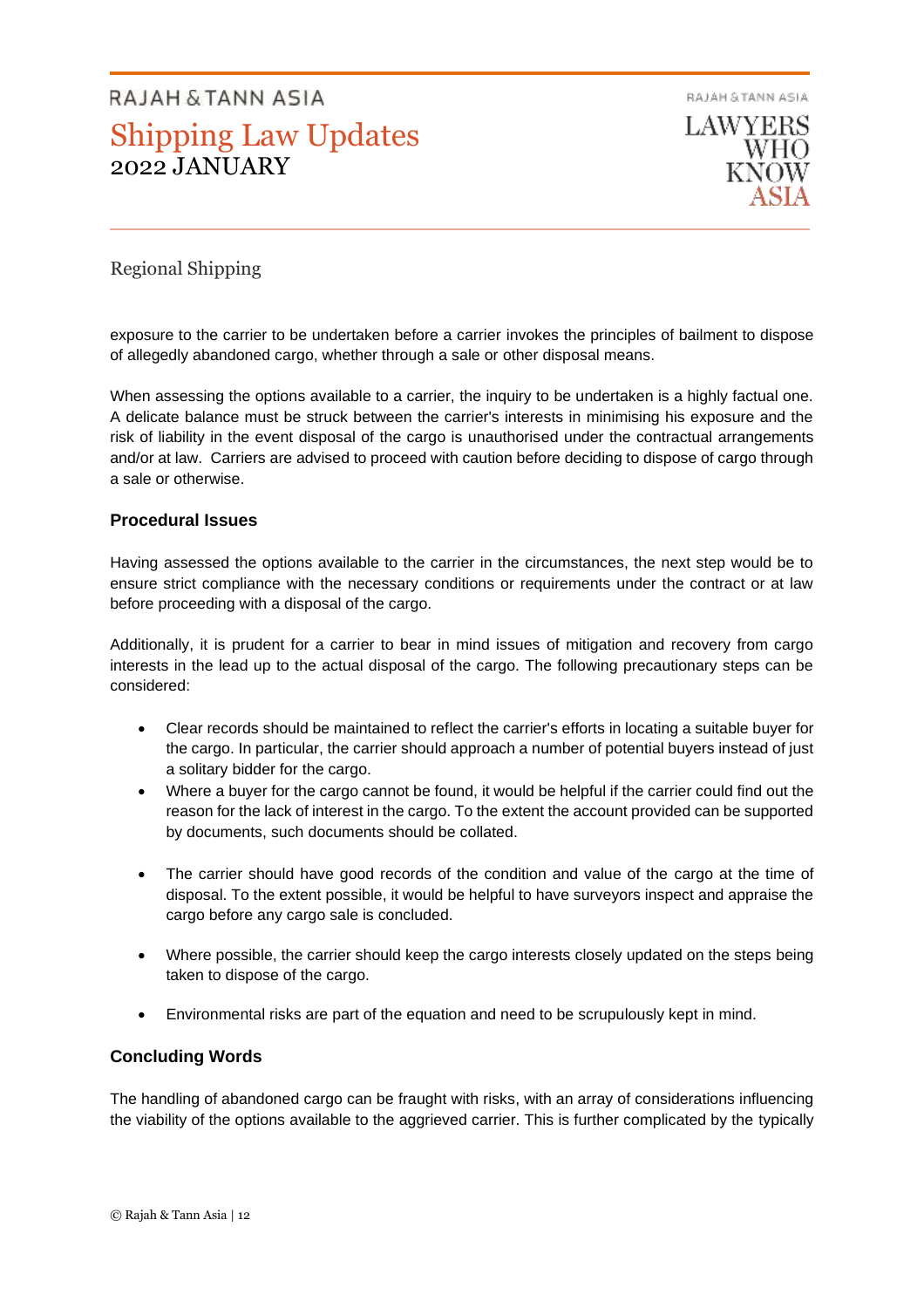RAJAH & TANN ASIA



# Regional Shipping

cross-border nature of the problem, as disputes are likely to span different jurisdictions and require a holistic understanding of the local laws and procedures.

Rajah & Tann Asia's Regional Shipping Group is well placed in this regard to advise on issues involving abandoned or unclaimed cargo, having managed numerous cases on abandoned goods and seeking recourse for resulting economic losses, and being able to support any local law issues that may arise through its regional network of practitioners.

# **Further Information**

Should you have any queries on the above development, please feel free to contact:

| Kendall Tan                     | Daphne Chua                              |
|---------------------------------|------------------------------------------|
| Partner, Rajah & Tann Singapore | Senior Associate, Rajah & Tann Singapore |
| T +65 6232 0634                 | T +65 6232 0654                          |
| kendall.tan@rajahtann.com       | daphne.chua@rajahtann.com                |

Find out more about our Regional Shipping Group [here.](https://www.rajahtannasia.com/our-practices/shipping-international-trade)

If you would like to find out how we may assist you, do touch base with us at [shippinglaw@rajahtann.com](mailto:shippinglaw@rajahtann.com) or our team members below.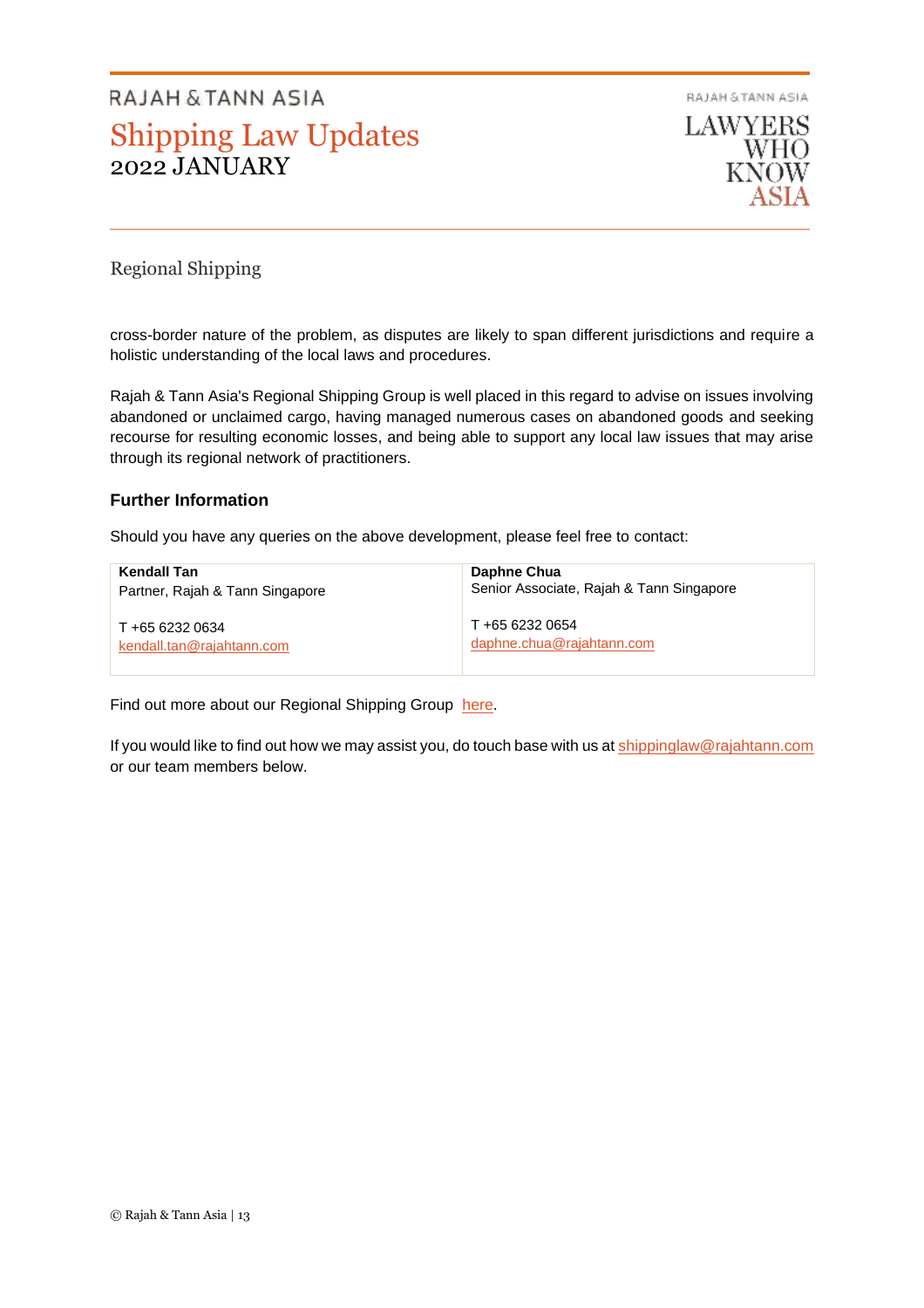RAJAH & TANN ASIA

**LAWYERS** WHO KNOW

Regional Shipping

# Regional Key Contacts

## **Brunei Desk**



**Kendall Tan** Rajah & Tann Singapore LLP Partner

T +65 6232 0634 [kendall.tan@rajahtann.com](mailto:kendall.tan@rajahtann.com)

**China**



**Yu Zheng** Rajah & Tann Singapore LLP Partner (Foreign Lawyer)

T +65 6232 0613 [yu.zheng@rajahtann.com](mailto:yu.zheng@rajahtann.com)

# **Indonesia**



**Eri Hertiawan** Assegaf Hamzah & Partners Partner

T +62 21 2555 7800 [e](mailto:eri.hertiawan@ahp.id)[ri.hertiawan@ahp.id](mailto:eri.hertiawan@ahp.id)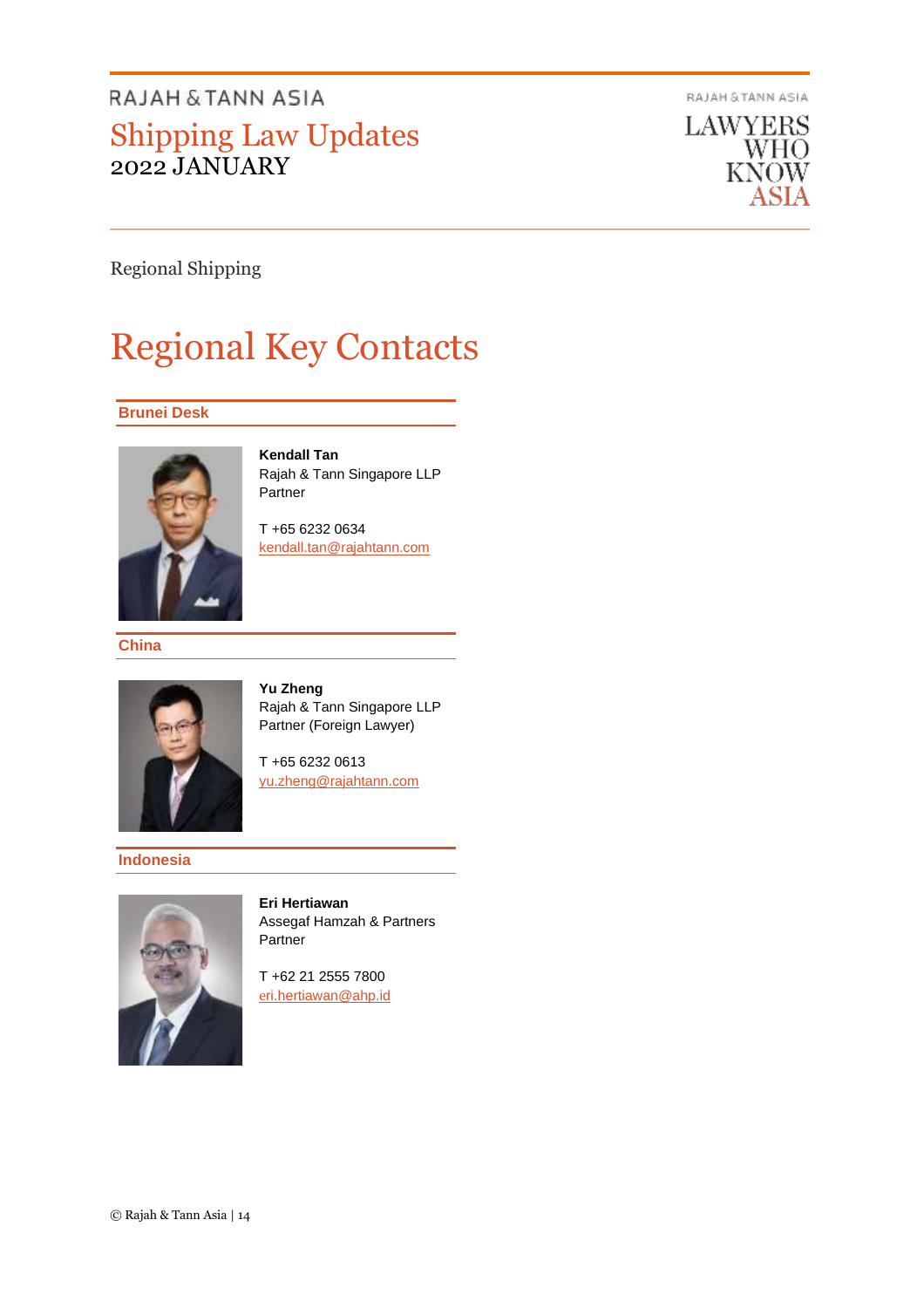RAJAH & TANN ASIA



# Regional Shipping

#### **Malaysia**



**Jainil Bhandari** Christopher & Lee Ong Partner

T + 65 6232 0601 [jainil.bhandari@rajahtann.com](mailto:jainil.bhandari@rajahtann.com)



**Clive Navin Selvapandian** Christopher & Lee Ong Partner

T + 60 3 2273 1919 [Clive.selvapandian@christopherleeon](mailto:Clive.selvapandian@christopherleeong.com) [g.com](mailto:Clive.selvapandian@christopherleeong.com)

**Myanmar**



**Jainil Bhandari** Rajah & Tann Myanmar Company Limited Director

T + 65 6230 0601 [jainil.bhandari@rajahtann.com](mailto:jainil.bhandari@rajahtann.com)

**Philippines**



**Ben Domnic R. (Ben) Yap** C&G Law Managing Partner

T +632 8894 0377 to 79 [bdryap@cagatlaw.com](mailto:bdryap@cagatlaw.com)



**Vladi Miguel (Miggy) S. Lazaro** C&G Law Partner

T +632 8894 0377 to 79 [vmslazaro@cagatlaw.com](mailto:vmslazaro@cagatlaw.com)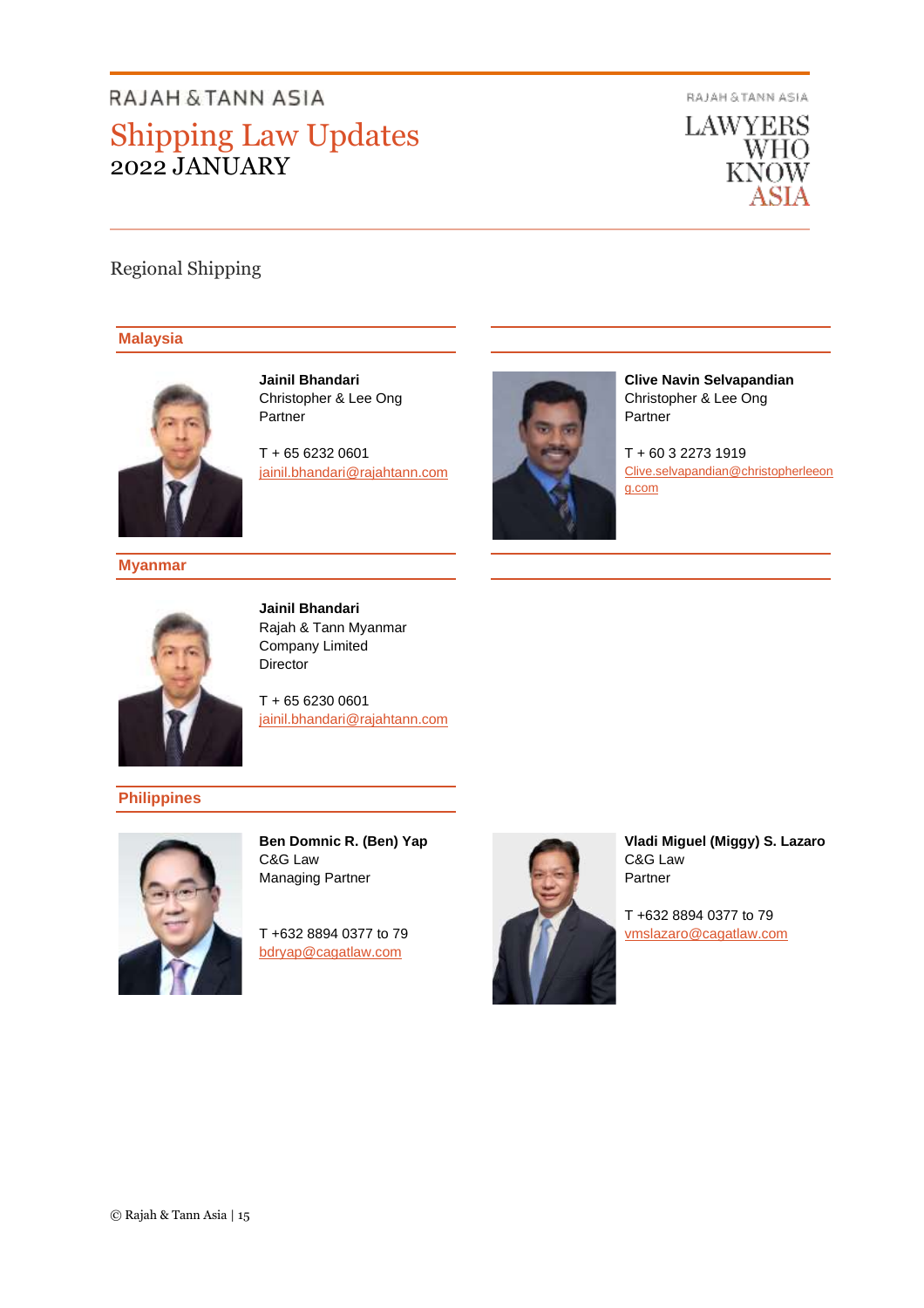RAJAH & TANN ASIA



# Regional Shipping

## **Singapore**



**Leong Kah Wah** Rajah & Tann Singapore LLP Head, Dispute Resolution

T +65 6232 0504 [kah.wah.leong@rajahtann.com](mailto:kah.wah.leong@rajahtann.com)



**Toh Kian Sing, SC** Rajah & Tann Singapore LLP Head, Shipping & International Trade

T +65 6232 0614 [kian.sing.toh@rajahtann.com](mailto:kian.sing.toh@rajahtann.com)



**Kendall Tan** Rajah & Tann Singapore LLP Partner

T +65 6232 0634 [kendall.tan@rajahtann.com](mailto:kendall.tan@rajahtann.com)

**Thailand**



**Melisa Uremovic** R&T Asia (Thailand) Limited Deputy Managing Partner

T +66 2656 1991 [Melisa.u@rajahtann.com](mailto:Melisa.u@rajahtann.com)



**Krida Phoonwathu** R&T Asia (Thailand) Limited Partner

T +66 2656 1991 [Krida.phoonwathu@rajahtann.com](mailto:Krida.phoonwathu@rajahtann.com)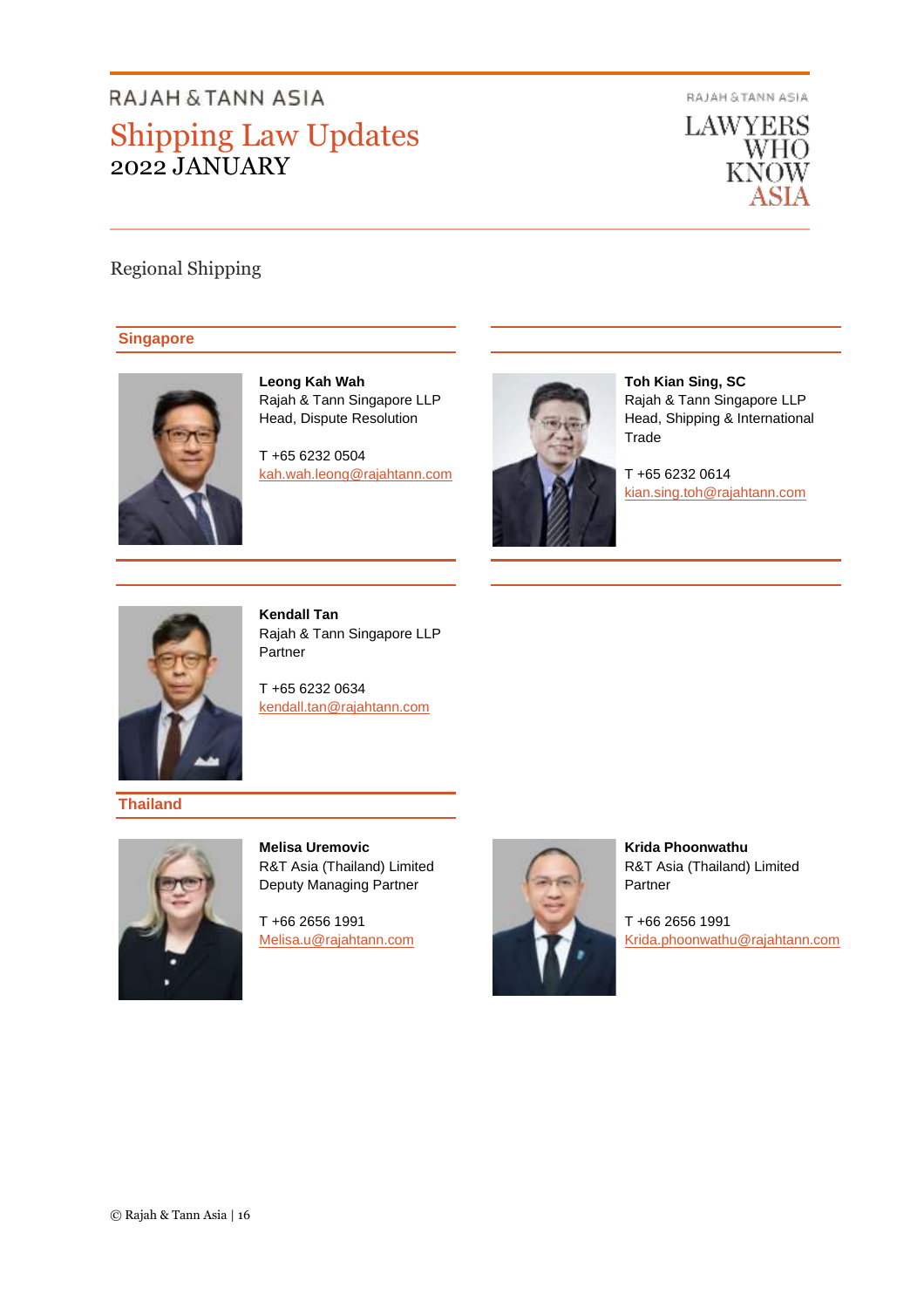RAJAH & TANN ASIA



# Regional Shipping

## **Vietnam**



**Dr Chau Huy Quang**  Rajah & Tann LCT Lawyers Managing Partner

T +84 28 3821 2382 [Quang.chau@rajahtannlct.com](mailto:Quang.chau@rajahtannlct.com)



**Logan Leung** Rajah & Tann LCT Lawyers Partner

T +84 28 3821 2382 [Logan.leung@rajahtannlct.com](mailto:Logan.leung@rajahtannlct.com)

Please feel free to also contact Knowledge and Risk Management at [eOASIS@rajahtann.com](mailto:eOASIS@rajahtann.com)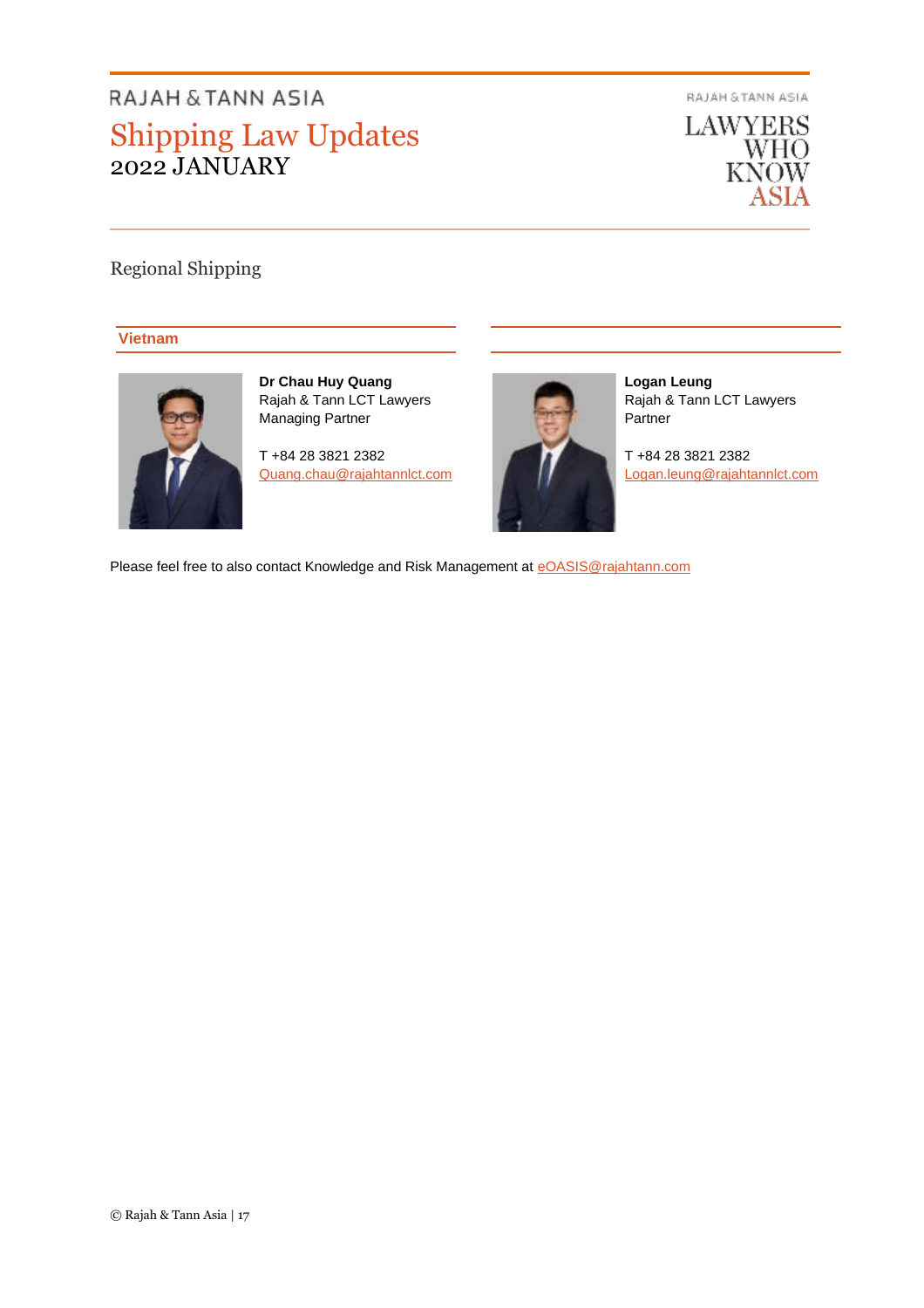RAJAH & TANN ASIA

**LAWYERS** WHO KNOW

# Our Regional Contacts

RAJAH & TANN  $\vert$  Singapore

**Rajah & Tann Singapore LLP** T +65 6535 3600 sg.rajahtannasia.com

# R&T SOK & HENG | Cambodia

**R&T Sok & Heng Law Office** T +855 23 963 112 / 113 F +855 23 963 116 kh.rajahtannasia.com

RAJAH & TANN 立杰上海 SHANGHAI REPRESENTATIVE OFFICE | China

**Rajah & Tann Singapore LLP Shanghai Representative Office** T +86 21 6120 8818 F +86 21 6120 8820 cn.rajahtannasia.com

ASSEGAF HAMZAH & PARTNERS | Indonesia **Assegaf Hamzah & Partners**

#### **Jakarta Office**

T +62 21 2555 7800 F +62 21 2555 7899

#### **Surabaya Office**

T +62 31 5116 4550 F +62 31 5116 4560 www.ahp.co.id

RAJAH & TANN | Lao PDR **Rajah & Tann (Laos) Co., Ltd.**

T +856 21 454 239 F +856 21 285 261 la.rajahtannasia.com

Rajah & Tann Asia is a network of legal practices based in Asia.

# **CHRISTOPHER & LEE ONG** | Malaysia

**Christopher & Lee Ong** T +60 3 2273 1919 F +60 3 2273 8310 www.christopherleeong.com

#### RAJAH & TANN  $\mid$  *Myanmar*

**Rajah & Tann Myanmar Company Limited** T +95 1 9345 343 / +95 1 9345 346 F +95 1 9345 348 mm.rajahtannasia.com

#### **GATMAYTAN YAP PATACSIL**

**GUTIERREZ & PROTACIO (C&G LAW)** | *Philippines* **Gatmaytan Yap Patacsil Gutierrez & Protacio (C&G Law)**  T +632 8894 0377 to 79 / +632 8894 4931 to 32 F +632 8552 1977 to 78 www.cagatlaw.com

#### RAJAH & TANN | *Thailand*

**R&T Asia (Thailand) Limited** T +66 2 656 1991 F +66 2 656 0833 th.rajahtannasia.com

RAJAH & TANN LCT LAWYERS | Vietnam **Rajah & Tann LCT Lawyers**

**Ho Chi Minh City Office** T +84 28 3821 2382 / +84 28 3821 2673

F +84 28 3520 8206

#### **Hanoi Office**

T +84 24 3267 6127 F +84 24 3267 6128 www.rajahtannlct.com

Member firms are independently constituted and regulated in accordance with relevant local legal requirements. Services provided by a member firm are governed by the terms of engagement between the member firm and the client.

This Update is solely intended to provide general information and does not provide any advice or create any relationship, whether legally binding or otherwise. Rajah & Tann Asia and its member firms do not accept, and fully disclaim, responsibility for any loss or damage which may result from accessing or relying on this Update.